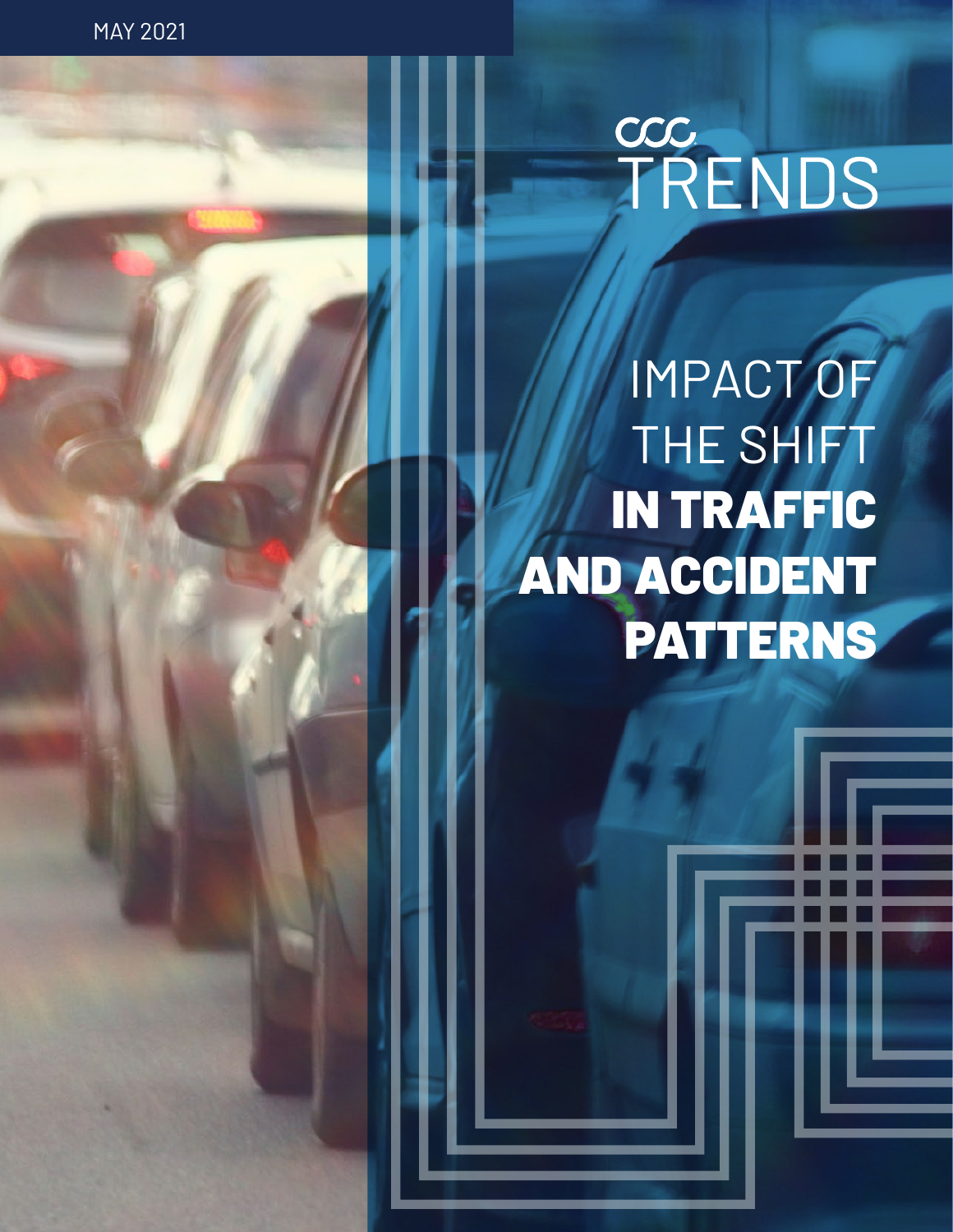# **SIGNS OF RECOVERY?**

Recent data from Burbio and Kastle Systems show that in-person schooling has largely returned, but many businesses continue to keep their employees working remotely (Figure 1).<sup>1</sup>

With fewer people commuting to work each day but driving kids to school and taking more trips during the middle of the day, daily trips began to increase slowly in Q1 2021, with trips in March 2021 now exceeding daily trips in March 2019 (Figure 2).<sup>2</sup>

# **Figure 1: In Person School Attendance Levels Increasing While Office Occupancy Levels Remain Low in Early CY2021**

SOURCE: BURBIO, KASTLE SYSTEMS



### **Figure 2: Percent Change versus Same Month in 2019 Total Number of Trips Taken by Month by Trip Distance Ranges**

SOURCE: HTTPS://DATA.BTS.GOV/RESEARCH-AND-STATISTICS/TRIPS-BY-DISTANCE/W96P-F2QV/DATA

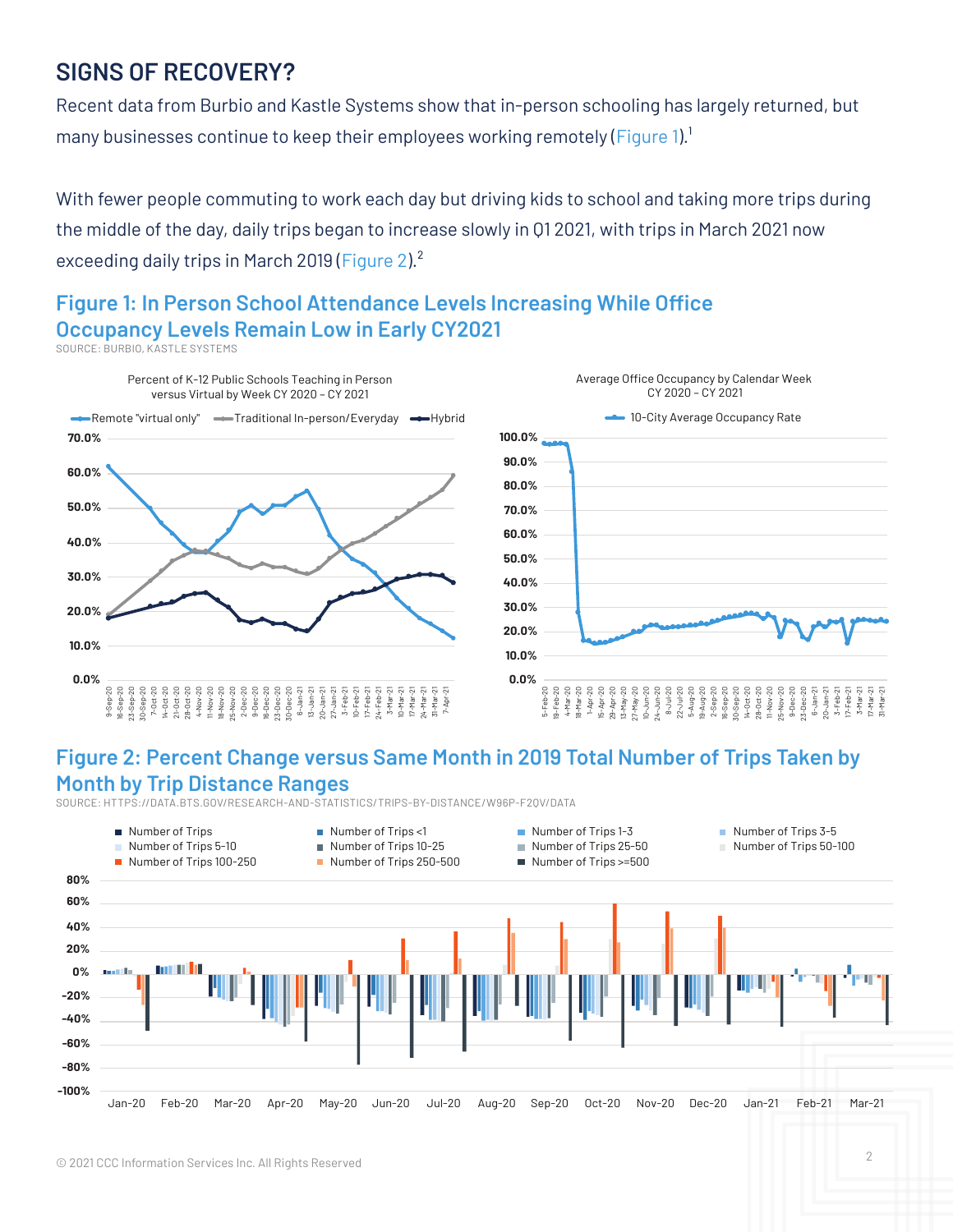Uber and Lyft also reported their ridership levels have rebounded to pre-pandemic levels as of March 2021 but are challenged with finding enough drivers to meet surging demand. $3$  So, with more people on the road, but fewer during historic peak rush-hour times, does automotive claims data suggest different driving patterns are still in place?

# **CLAIMS DATA REFLECTS DRIVING PATTERNS**

Historically collision and liability losses have accounted for the majority of auto claim counts (Figure 3). When broken out by primary point of impact, the majority of collision losses are front primary impacts while the majority of liability losses identified as rear primary impacts (Figure 4). Analysis of the quarterly claims data for CY 2016 through CY 2019 reveals front impacts' share of volume is 2-3 percentage points higher for collision losses during quarters one and four, while liability losses see very little seasonal variability in volume share by impact.



# **Figure 3: Share of Vehicle Claim Count by Loss Category and Calendar Quarter Q1 2016 to Q1 2021**

SOURCE: CCC INFORMATION SERVICES INC.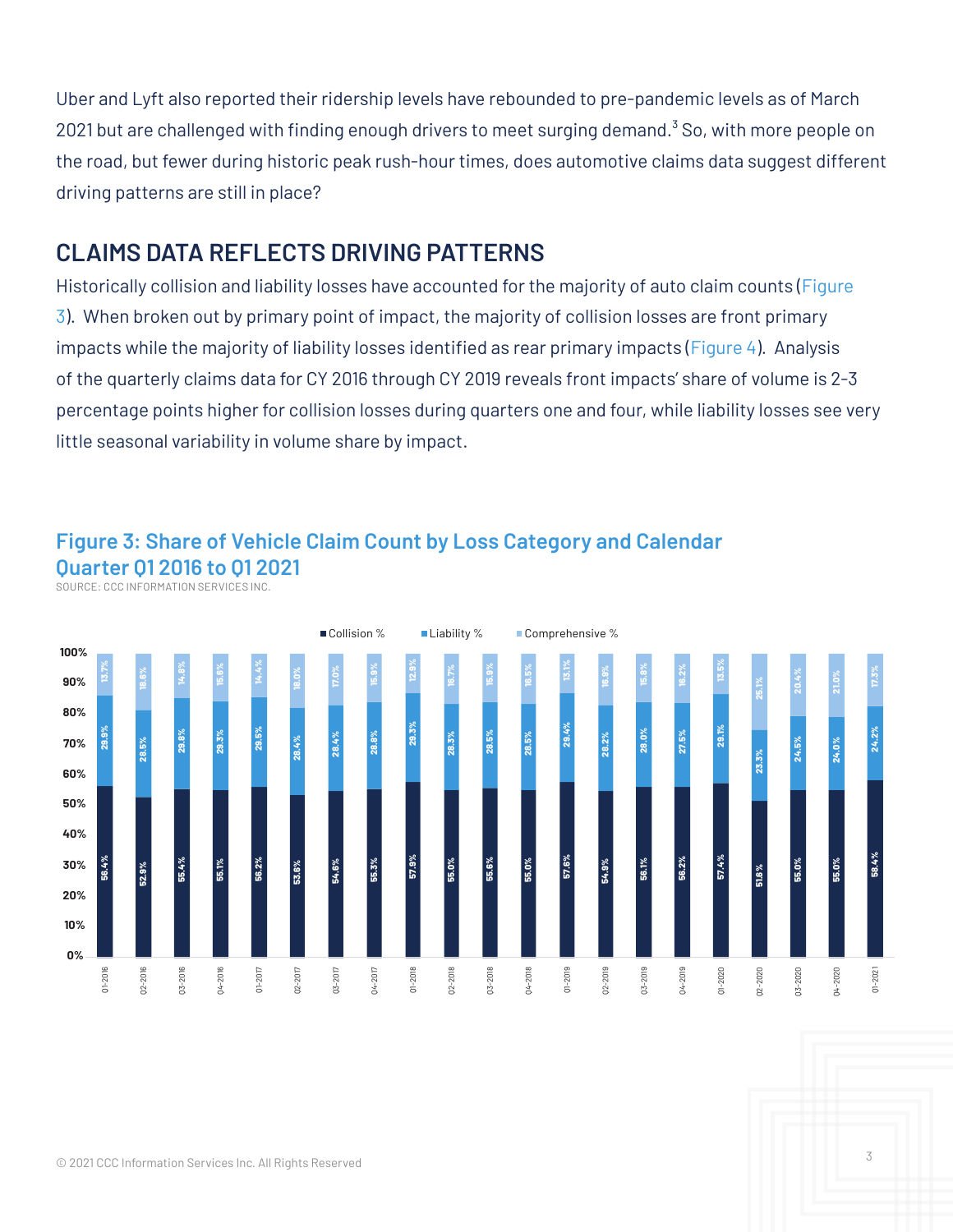#### **Figure 4: Claim Volume by Primary Impact Historically Shows Majority of Collision Losses are Front Impacts while Majority of Liability Losses are Rear Impacts** SOURCE: CCC INFORMATION SERVICES INC.



#### **Collision Losses CY2016-CY2019 Combined Share of Volume per Primary Impact**







Primary Impact Point

**Front:** 11, 12, 1

**Rear:** 7, 6, 5

**Left side:** 8, 9, 10

#### **Right side:** 2, 3, 4

All Other: All Over, Front & Rear, Hail, Hood, Deck Lid, Left & Right Side, Rollover, Roof, Undercarriage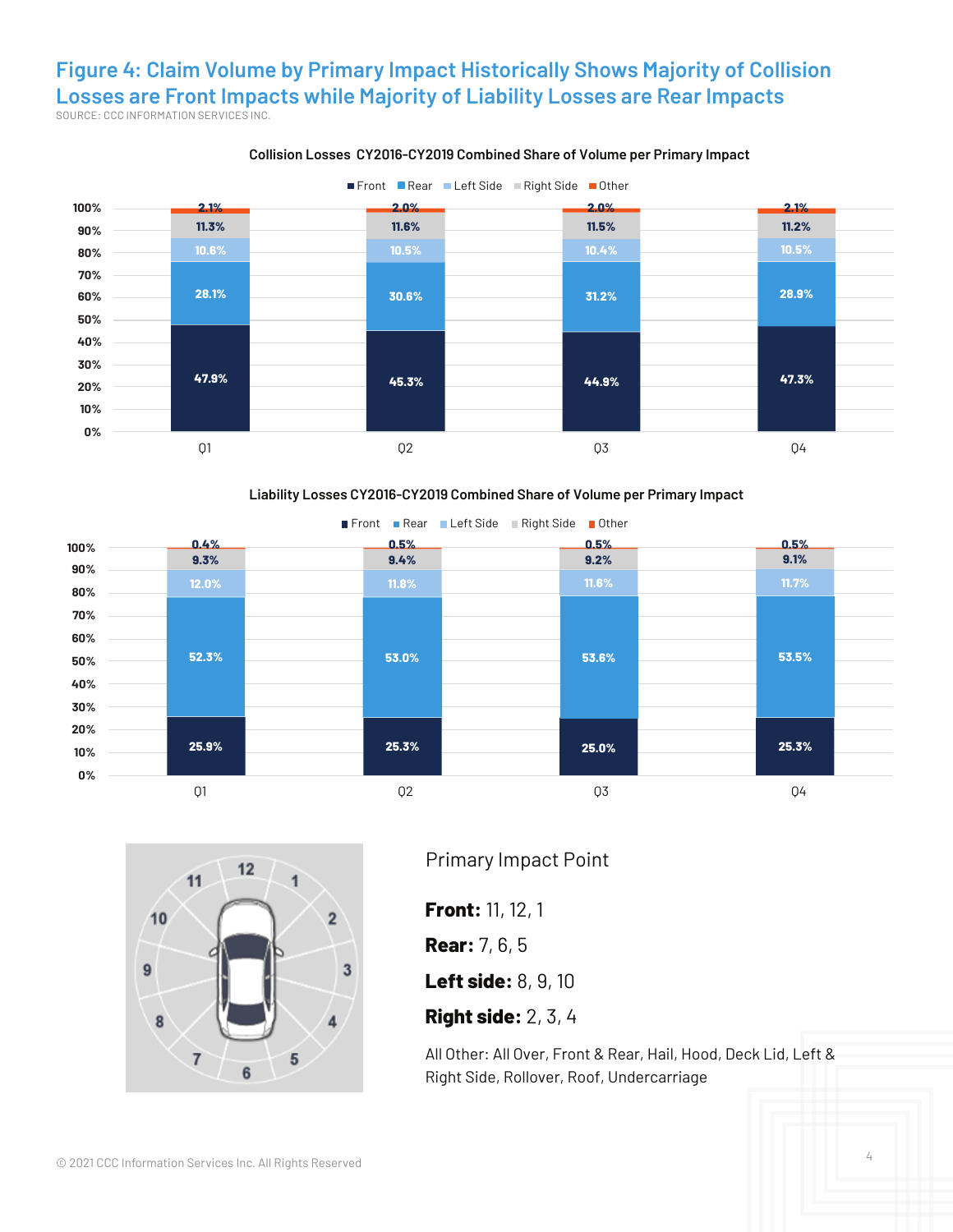When collision and liability losses are combined, and primary impact volume share is broken out by month, a seasonal pattern becomes even more apparent (Figure 5). While volume share for side impacts and other impacts sees little seasonal change historically, front impacts increase in volume share during the winter months, and then fall in the summer months.

## **Figure 5: Primary Impact Share of Overall Appraisal Volume for Collision and Liability Losses by Year & Quarter**

SOURCE: CCC INFORMATION SERVICES INC.



What this implies is when there are winter driving conditions like ice and snow, the vehicle may be unable to stop before crashing into another vehicle or other object. Then during the milder months, when fewer of these types of crashes occur, rear impact losses account for a larger share of the overall volume. This is a pattern clearly evident in the four years prior to CY 2020 – and then the pandemic.

In April 2020, the pattern diverged. The improvement in seasonal driving conditions in February-March 2020 did not result in improvement in frontal collisions as seen in the past at the onset of spring. Instead, front impacts share of volume increased, and increased further than even during the winter months. At the same time rear impacts share of volume fell, and side impacts saw a sizable increase in April 2020 and have stayed elevated through March 2021.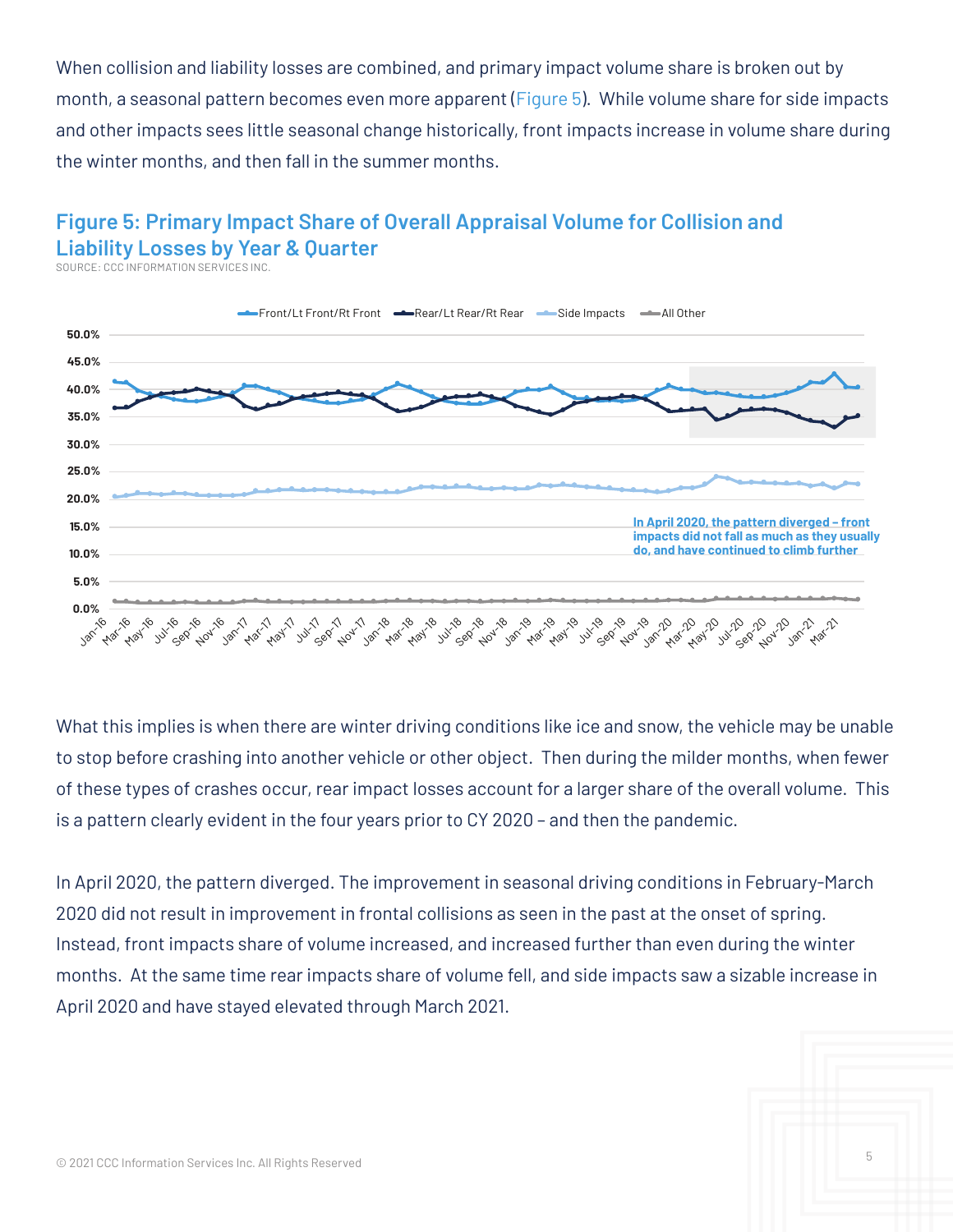Figure 6 shows how the collision loss share of the combined collision and liability claim count for all primary impacts also historically saw an increase in the winter months, implying more crashes were potentially single vehicle crashes also related to winter weather. But in April 2020, collision share of the combined collision/liability loss increased significantly.

# **Figure 6: Collision Loss Category Share of Combined Collision and Liability Claim Count All Vehicle Conditions by Impact Point**

SOURCE: CCC INFORMATION SERVICES INC.



Reports of less congested roads, drivers traveling at higher speeds, suggest this increase may be the result of more single-vehicle crashes during the pandemic. It could also suggest customer behavior also shifted during the pandemic in terms of a consumer's willingness to file a loss with their own carrier versus the at-fault driver's carrier.

With more vehicles equipped with advanced driver assistance systems (ADAS) like front automatic emergency braking (AEB) we would expect front impacts as a share of overall crashes to decline. However, the data since the start of the pandemic has seen the opposite, and also potentially underscores the trend of traffic moving at higher speeds, where most ADAS is not able to avoid a crash altogether.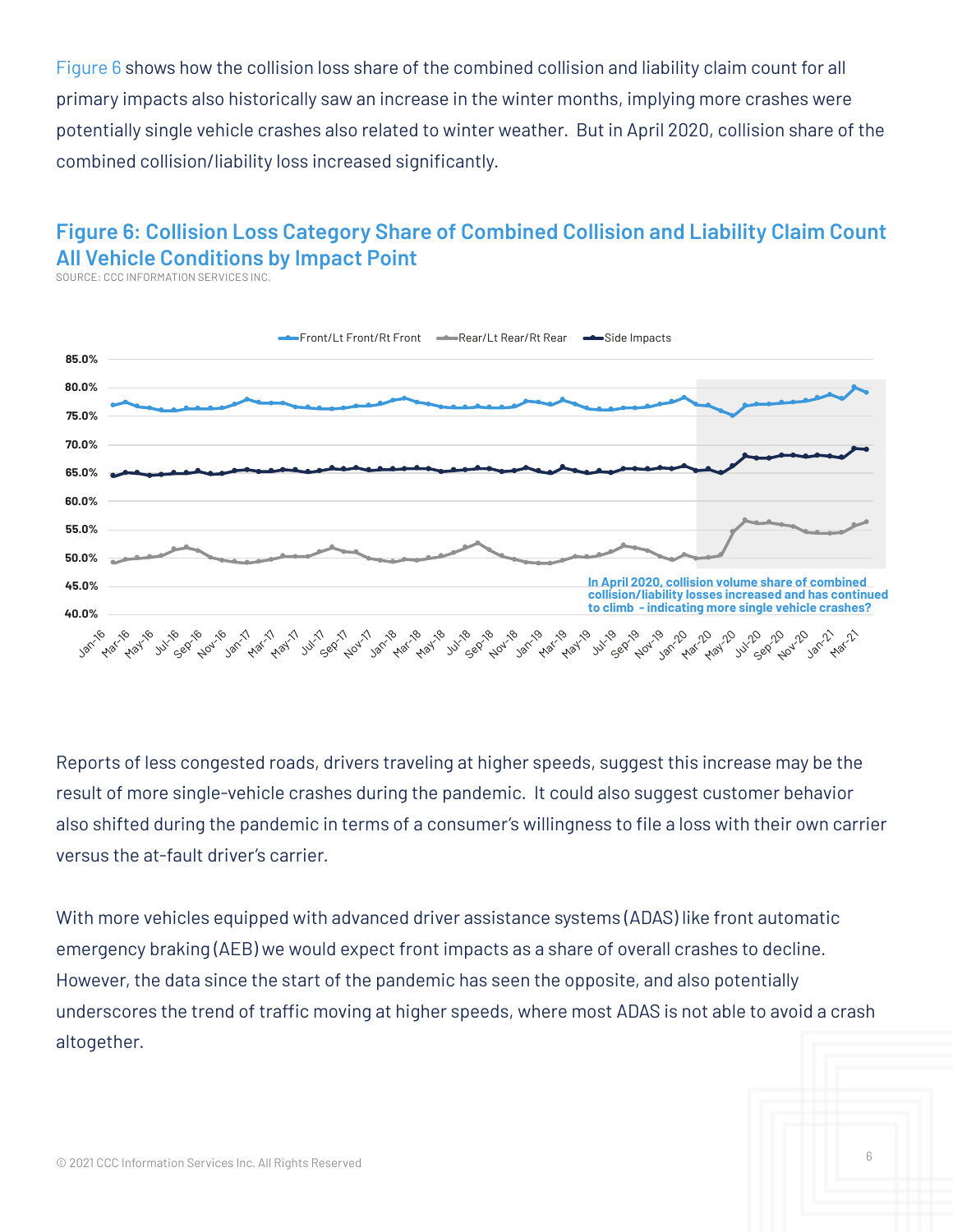Previous research by CCC has shown how the average Delta-v of vehicle claims during the pandemic has risen, and the increase in the non-driveable percent that occurred between CY 2019 and CY 2020 – particularly for rear impacts. With the increase in front impacts, where the non-driveable percent is higher, the non-driveable percent overall has climbed (Figure 7). And finally, with the average repair cost of front impacts higher than rear and side impacts, an increase in front impacts means higher vehicle repair costs overall (Figure 8).

### **Figure 7: Non-Driveable Percent of Collision/Liability Losses by Primary Impact Repairable Losses Only**





# **Figure 8: Average TCOR of Collision/Liability Losses by Primary Impact Repairable Losses Only**

SOURCE: CCC INFORMATION SERVICES INC.



#### ■CY2016 ■CY2017 ■CY2018 ■CY2019 ■CY2020 ■01 2021

#### © 2021 CCC Information Services Inc. All Rights Reserved <sup>7</sup>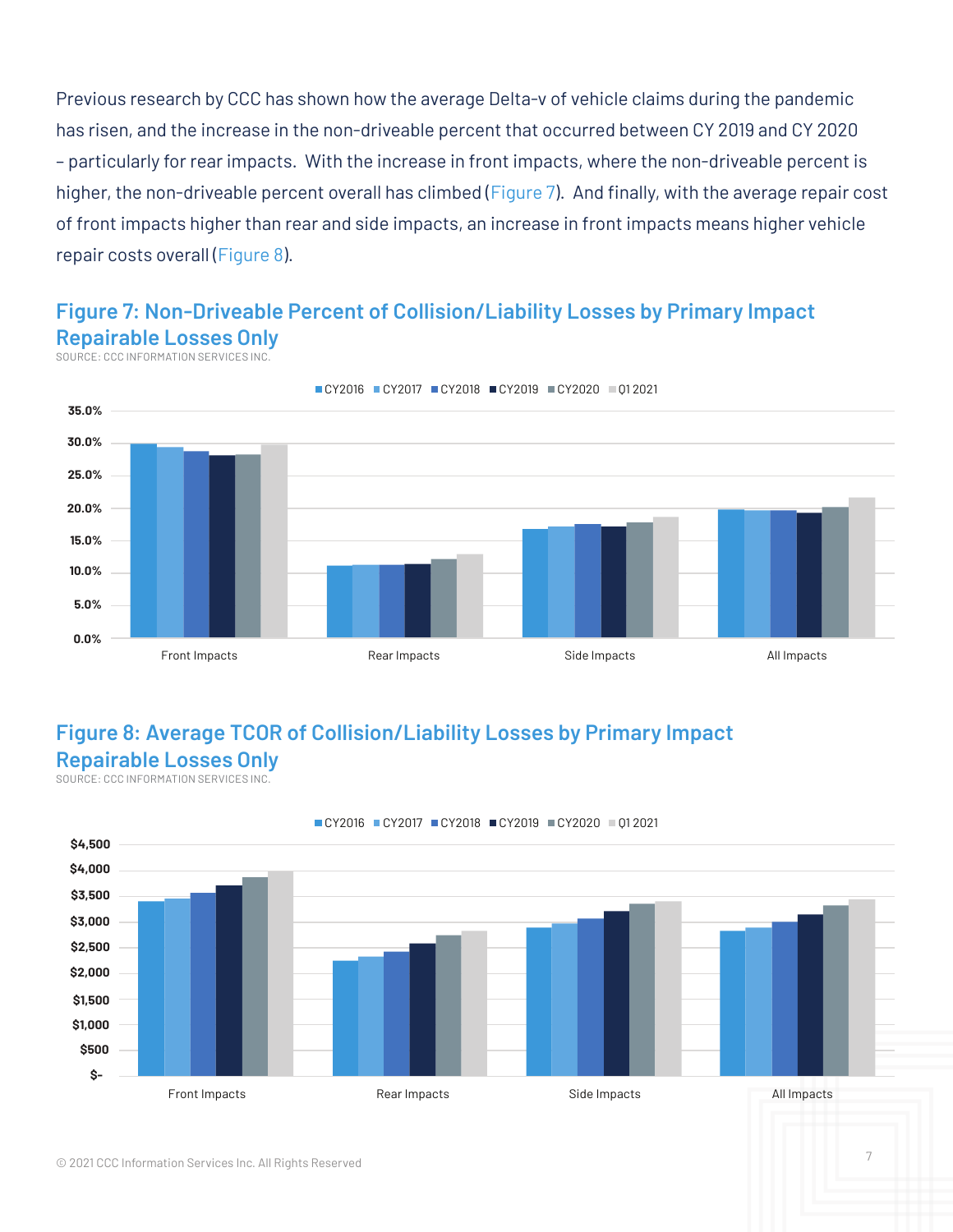As the U.S. begins to slowly emerge from the COVID-19 pandemic, how permanent these shifts in accident patterns remain could have meaningful impact on technologies like ADAS to be able to reduce accident frequency. The ADAS system front AEB has been shown to help reduce accident frequency for direct front to rear impacts that per NHTSA have historically accounted for 33 percent of all accidents. Historically however, traffic has been more congested, and travel speeds significantly lower. It's difficult to predict just how much of what has changed due to the pandemic remains permanent. What we can say is that the changes in traffic flows during the pandemic have led to shifts within the auto claims mix that will either revert or remain based on the permanency of those changes.